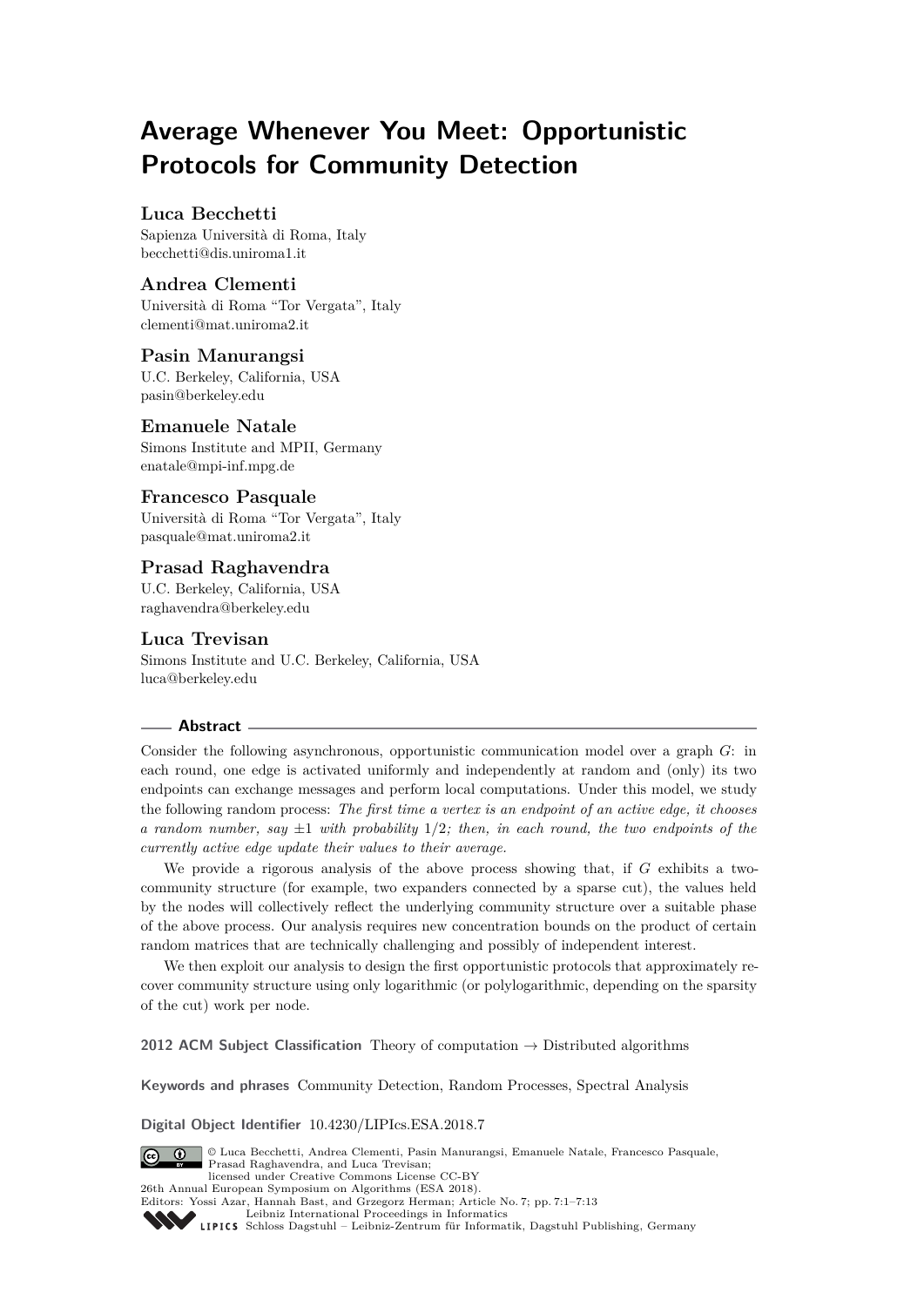### **7:2 Average Whenever You Meet: Opportunistic Protocols for Community Detection**

**Related Version** A full version of the paper is available at [\[2\]](#page-12-1), [https://arxiv.org/abs/1703.](https://arxiv.org/abs/1703.05045) [05045](https://arxiv.org/abs/1703.05045).

**Funding** This material is based upon work supported by the National Science Foundation under Grants No. 1540685 and No. 1655215 and by the University of "Tor Vergata" under research programme "Mission: Sustainability" project ISIDE (grant no. E81I18000110005).

## **1 Introduction**

**The Averaging Protocol.** Consider the following, elementary distributed process on an undirected graph  $G = (V, E)$  with  $|V| = n$  nodes and  $|E| = m$  edges. Each node *v* holds a real number *x<sup>v</sup>* (which we call the *state* of node *v*); at each time step, one random edge  $\{u, v\}$  becomes active and its endpoints *u* and *v* update their states to their average.

Viewed as a protocol, the above process is consistent with asynchronous, opportunistic communication models, such as those considered in [\[1\]](#page-12-2) for *population protocols*; here, in every round, one edge is activated uniformly and independently at random and (only) its two endpoints can exchange messages and perform local computations in that round. We further assume no global clock is available (nodes can at most count the number of local activations) and that the network is *anonymous*, i.e., nodes are not aware of theirs or their neighbors' identities and all nodes run the same process at all times.

The long-term behavior of the process outlined above is well-understood: assuming *G* to be connected, for each initial global state  $\mathbf{x} \in \mathbb{R}^V$  the system converges to a global state in which all nodes share a common value, namely, the average of their initial states. A variant of an argument of Boyd et al. [\[4\]](#page-12-3) shows that convergence time is equivalent to the the mixing time of a lazy random walk on the graph, namely  $\mathcal{O}\left(\frac{1}{\lambda_2}n\log n\right)$ , where  $\lambda_2$  is the second smallest eigenvalue of the normalized Laplacian of *G*.

**Distributed Community Detection.** Suppose now that *G* is *well-clustered*, i.e. it exhibits a *community structure* which in the simplest case consists of two equal-sized expanders, connected by a sparse cut: this structure arises, for instance, when the graph is sampled from the popular *stochastic block model*  $\mathcal{G}_{n,p,q}$  for  $p \gg q$  and  $p \geq \log n/n$  [\[6,](#page-12-4) [7,](#page-12-5) [10\]](#page-12-6). If we let the averaging process unfold on such a graph, for example starting from an initial  $\pm 1$  random global state, one might reasonably expect a faster, transient convergence toward some local average within each community, accompanied by a slower, global convergence toward the average taken over the entire graph. If, as is likely the case, a gap exists between the local averages of the two communities, the global state during the transient phase would reflect the graph's underlying community structure. This intuition suggests the main questions we address in this paper: Is there *a phase in which the global state carries information about community structure*? If so, *how strong is the corresponding "signal"*? Finally, *can nodes leverage local history to recover this information*?

**Our Results: Highlights.** We show that, if *G* exhibits a two-community structure (for example, two expanders connected by a sparse cut), the values held by the nodes will collectively reflect the underlying community structure over a suitable phase of the above process, allowing efficient and effective recovery in important cases.

In more detail, we first provide a first moment analysis showing that, for a large class of almost-regular clustered graphs that includes the *stochastic block model*, the expected values held by all but a negligible fraction of the nodes eventually reflect the underlying cut signal. We prove this property emerges after a "mixing" period of length  $\mathcal{O}(n \log n)$ .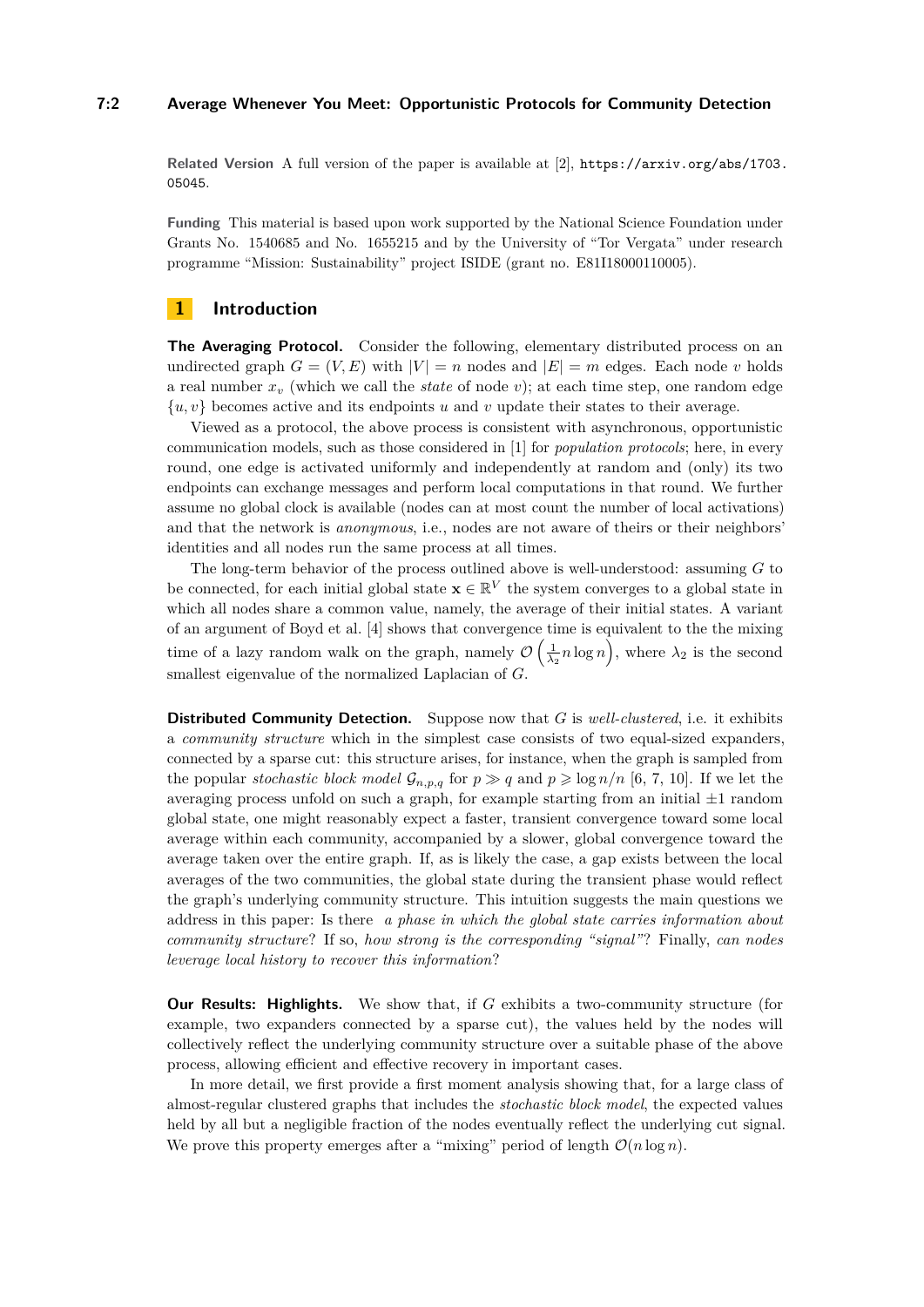We further provide a second moment analysis for a more restricted class of regular clustered graphs that includes the *regular stochastic block model* [\[3,](#page-12-7) [5,](#page-12-8) [11\]](#page-12-9). Since nodes do not share a common clock, it is not immediate to translate the above results into distributed clustering protocols. To this purpose, we show that concentration holds over a long time window and most nodes are able to select a local time within this window. So, most nodes can efficiently and locally identify their community of reference over a suitable time window. Even for the above class of regular graphs, our second moment analysis requires new concentration bounds on the product of certain random matrices that are technically challenging and possibly of independent interest.

This results in the first opportunistic protocols that approximately recover community structure. For clustered graphs with sparse (i.e. size  $o(m)$ ) cut, we devise a first protocol, using the sign of the nodes' state as local clustering criterion (see Algorithm [2\)](#page-8-0), that converges in  $\mathcal{O}(n \log n)$  time and has only polylogarithmic work per node (see Theorem [12](#page-9-0)) for a formal statement). So, the protocol can be much faster than the global mixing time of the corresponding process and, moreover, the work per node does not depend on the node degree, thus resulting very efficient in the case of dense graphs. For clustered graphs with dense cut (i.e. size  $\Theta(m)$ ), the cut "signal" is much harder to recover: we derive a more complex second moment analysis leading us to a weighted version of the averaging process, equipped with a clustering criterion based on the fluctuations of the nodes' state. This second protocol (see Algorithm [3\)](#page-9-1) converges within  $\mathcal{O}(n \log n + n/\lambda_2)$  rounds and has work per node  $\mathcal{O}(\text{polylog}(n) + 1/\lambda_2)$  (see Theorem [14,](#page-10-0) Corollaries [15](#page-11-0) and [16](#page-11-1) for formal statements).

**Comparison to Previous Work.** We here discuss only strongly-related work (see the fullversion [\[2\]](#page-12-1) for a more detailed description of previous results. The idea of using averaging local rules to perform distributed community detection is not new: In [\[3\]](#page-12-7), Becchetti et al. consider a deterministic dynamics in which, at every round, each node updates its local state to the average of its neighbors. The authors show that this results in a fast clustering algorithm with provable accuracy on a wide class of almost-regular graphs that includes the stochastic block model. We remark that the algorithm in [\[3\]](#page-12-7) (only) works in a *synchronous, parallel communication model* where every node exchanges data with all its neighbors in each round. This implies considerable work and communication costs, especially when the graph is dense. It turns out that, in *d*-regular, well-clustered graphs, the algorithm in [\[3\]](#page-12-7) requires overall communication cost Θ(*nd* polylog (*n*)) and work per-node Θ(*d* polylog (*n*)). On the other hand, each step of the process in [\[3\]](#page-12-7) is described by the same matrix and its deterministic evolution unfolds according to the power of this matrix applied to the initial state. In contrast, the averaging process we consider in this paper is considerably harder to analyze than the one in [\[3\]](#page-12-7), since each step is described by a random, possibly different averaging matrix. Differently from [\[3\]](#page-12-7), our goal here is the design of simple, lightweight protocols for fully-decentralized community detection which fit the asynchronous, opportunistic communication model, in which a (random) link activation represents an opportunistic meeting that the endpoints can exploit to exchange one-to-one messages. More specifically, by "lightweight" we mean protocols that require minimalistic assumptions as to network capabilities, while performing their task with minimal work, storage and communication per node (at most logarithmic or polylogarithmic in our case). In this respect, any clustering strategies (like the one in [\[12\]](#page-12-10)) which construct (and then work over) some static, sparse subgraph of the underlying graph are unfeasible in the opportunistic model we consider here. This restrictive setting is motivated by network scenarios in which individual agents need to autonomously and locally uncover underlying, implicit communities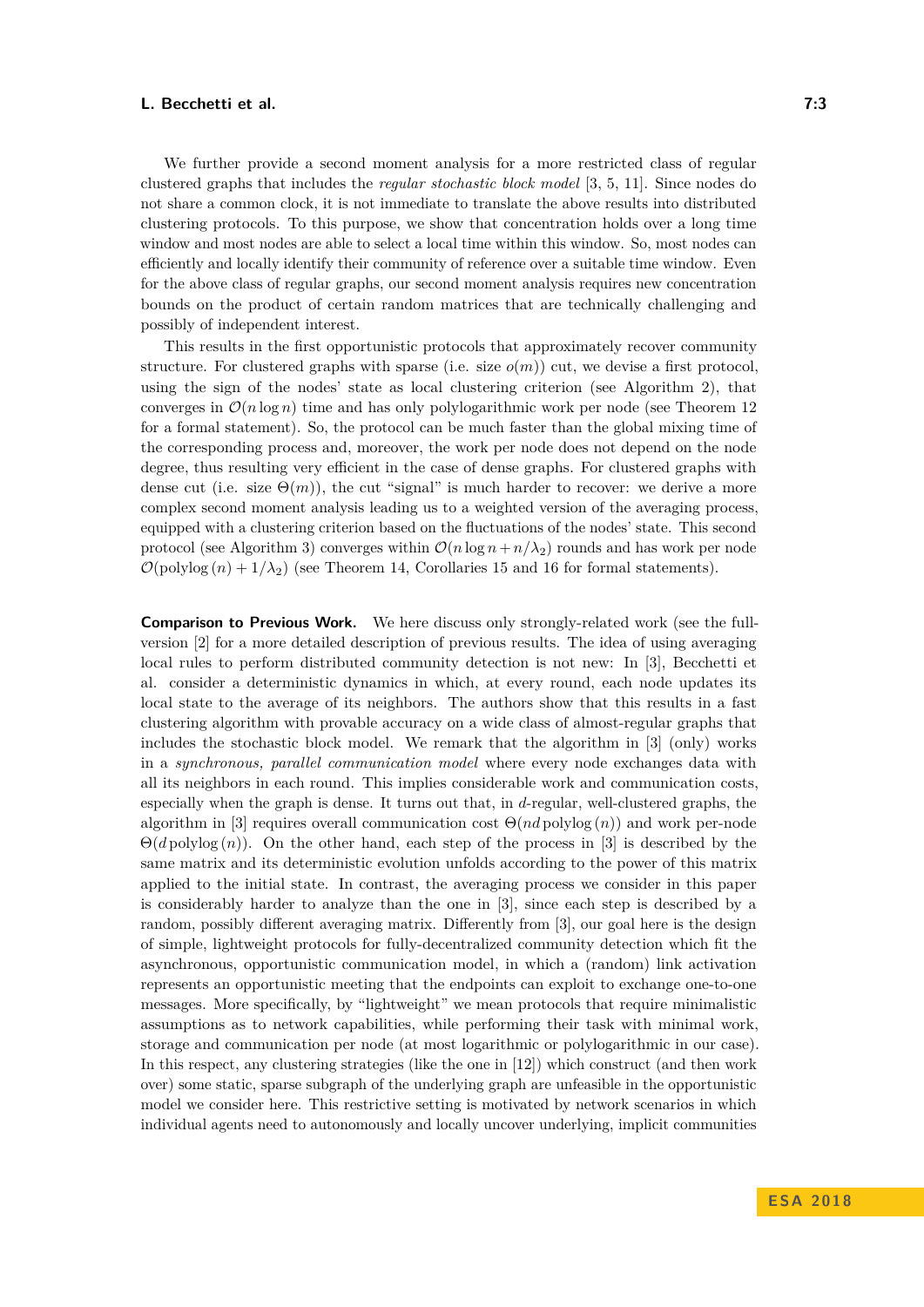**Algorithm 1:** Updating rule for a node *u* of an active edge, where  $\delta \in (0,1)$  is the parameter measuring the weight given to the neighbor's value.

 $AVERAGING(\delta)$  (for a node *u* that is one of the two endpoints of an active edge) **Initialization:** If it is the first time *u* is active, then pick  $\mathbf{x}_u \in \{-1, +1\}$  u.a.r. **Update:** Send  $\mathbf{x}_u$  to the other endpoint and set  $\mathbf{x}_u := (1 - \delta)\mathbf{x}_u + \delta r$ , where *r* is the value received from the other endpoint.

<span id="page-3-1"></span>of which they are members. This has widespread applicability, for example in communication systems where lightweight data can be locally shared via wireless opportunistic meetings when agents come within close range [\[13\]](#page-12-11).

**Roadmap of the paper.** After presenting some preliminaries in Section [2,](#page-3-0) the first moment analysis for almost-regular graphs is given in Section [3.](#page-4-0) The second moment analysis for regular graphs is given in Section [4](#page-5-0) while, in Section [5,](#page-8-1) we describe our protocols for community detection and give the main bounds on their performances. Due to space constraints, most technical results are given in the full-version of the paper [\[2\]](#page-12-1).

# <span id="page-3-0"></span>**2 Preliminaries**

Averaging process. In general, we consider the weighted version of the averaging process described in the introduction: In each round, one edge of the graph is sampled uniformly at random and the two endpoints of the sampled edge execute Algorithm [1.](#page-3-1)

**Graphs and their spectra.** For a connected graph  $G = (V, E)$  with *n* nodes, *m* edges and adjacency matrix *A*, let  $0 = \lambda_1 \leq \cdots \leq \lambda_n$  be the eigenvalues of the normalized Laplacian  $\mathcal{L} = I - D^{-1/2}AD^{-1/2}$ , where *D* is the diagonal matrix with the degrees of the nodes. We consider the following graph classes.

**Definition 1.** An  $(n, d, \beta)$ -almost-regular graph is a connected, non-bipartite graph  $G =$  $(V, E)$  with *n* nodes such that every node has degree  $d \pm \beta d$ . An  $(n, d, b)$ *-clustered regular graph*, where *n* is even and *d* and *b* are two positive integers with  $2b < d < n$ , is a graph  $G = ((V_1, V_2), E)$  over node set  $V = V_1 \cup V_2$ , with  $|V_1| = |V_2| = n/2$  and such that: (i) every node has degree *d* and (ii) every node in  $V_1$  has *b* neighbors in  $V_2$  and every node in  $V_2$  has *b* neighbors in *V*1.

It is easy to see that the indicator vector  $\chi \in \{-1, +1\}$  of the cut  $(V_1, V_2)$  is an eigenvector of  $\mathcal L$  with eigenvalue  $\frac{2b}{d}$ , whenever the graph is clustered regular. If we further assume that  $\lambda_3 > \frac{2b}{d}$ , then *χ* is an eigenvector of  $\lambda_2$ .

**Block reconstruction.** We next discuss what it means to recover the "underlying community" structure" in a distributed setting, a notion that can come in stronger or weaker flavors [\[6,](#page-12-4) [11,](#page-12-9) [8,](#page-12-12) [9\]](#page-12-13). Ideally, we would like the protocol to reach a state in which, at least with high probability, each node can use a simple rule to assign itself one of two possible labels, so that labelling within each community is consistent and nodes in different communities are assigned different labels. Achieving this corresponds to *exact (block) reconstruction*. The next best guarantee is *weak (block) reconstruction*.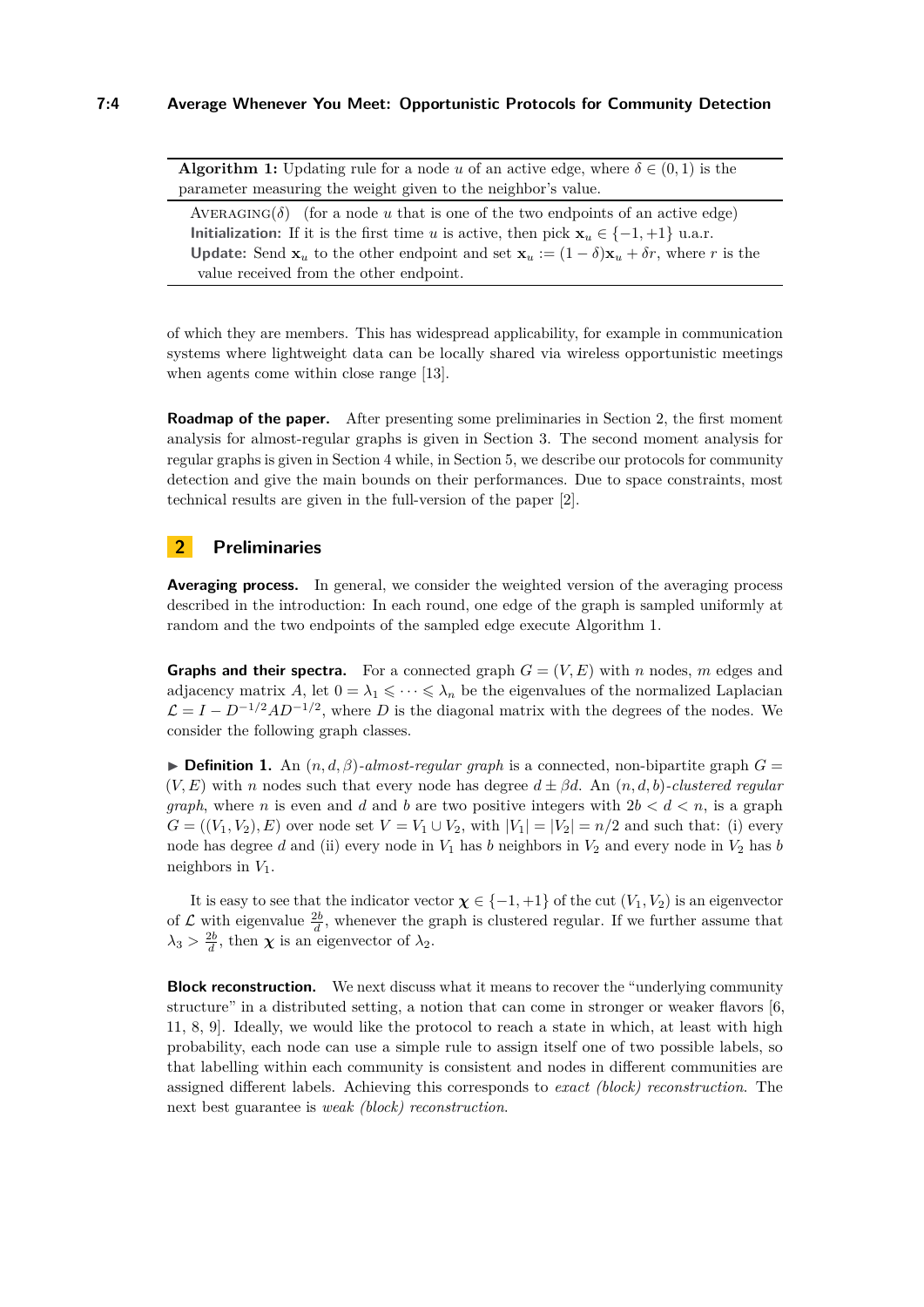$\triangleright$  **Definition 2** (Weak Reconstruction). A function *f* : *V* → { $\pm$ 1} is said to be an *ε-weak reconstruction* of *G* if subsets  $W_1 \subseteq V_1$  and  $W_2 \subseteq V_2$  exist, each of size at least  $(1 - \varepsilon)n/2$ , such that  $f(W_1) \cap f(W_2) = \emptyset$ .

We introduce a third notion, which we call *community-sensitive labeling* (CSL for short): in this case, there is a predicate that can be applied to pairs of labels so that, for all but a small fraction of outliers, the labels of any two nodes within the same community satisfy the predicate, whereas the converse occurs when they belong to different communities<sup>[1](#page-4-1)</sup>. In this paper, informally speaking, nodes are labelled with binary signatures of logarithmic length, while two labels satisfy the predicate whenever their Hamming distance is below a certain threshold. This introduces a notion of similarity between nodes of the graph, with labels behaving like profiles that reflect community membership<sup>[2](#page-4-2)</sup>. Note that this weaker notion of community-detection allows nodes to locally tell "friends" in their community from "foes" in the other community, which is the main application of distributed community detection in the opportunistic setting we consider here.

Let  $\Delta(\mathbf{x}, \mathbf{y})$  denote the *Hamming distance* between two binary strings **x** and **y**.

<span id="page-4-5"></span> $\triangleright$  **Definition 3** (Community-sensitive labeling). Let  $G = (V, E)$  be a graph, let  $(V_1, V_2)$  be a partition of *V* and let  $\gamma \in (0,1]$ . For some  $\ell \in \mathbb{N}$ , a function  $\mathbf{h} : V_1 \cup V_2 \to \{0,1\}^{\ell}$  is a *γ*-*community-sensitive labeling* for  $(V_1, V_2)$  if a subset  $\tilde{V} \subseteq V$  with size  $|\tilde{V}| \geq (1 - \gamma)|V|$  and two constants  $0 \leq c_1 < c_2 \leq 1$  exist, such that for all  $u, v \in \tilde{V}$  it holds that:  $\Delta(\mathbf{h}_u, \mathbf{h}_v) \leq c_1 \ell$ if  $i_u = i_v$ , and  $\Delta(\mathbf{h}_u, \mathbf{h}_v) \geq c_2 \ell$ , otherwise, where  $i_u = 1$  if  $u \in V_1$  and  $i_u = 2$  if  $u \in V_2$ .

# <span id="page-4-0"></span>**3 First moment analysis**

We analyze the expected behaviour of Algorithm Averaging(1*/*2) on an almost-regular graph *G*. The evolution of the resulting process can be formally described by the recursion  $\mathbf{x}^{(t+1)} = W_t \cdot \mathbf{x}^{(t)}$ , where  $W_t = (W_t(i,j))$  is the random matrix that defines the updates of the values at round *t*, i.e.,

$$
W_t(i,j) = \begin{cases} 0 & \text{if } i \neq j \text{ and } \{i,j\} \text{ is not sampled (at round } t), \\ 1/2 & \text{if } i = j \text{ and an edge with endpoint } i \text{ is sampled} \\ & \text{or } i \neq j \text{ and edge } \{i,j\} \text{ is sampled,} \\ 1 & \text{if } i = j \text{ and } i \text{ is not an endpoint of sampled edge.} \end{cases}
$$
(1)

and the initial random vector  $\mathbf{x}^{(0)}$  is uniformly distributed in  $\{-1, 1\}^{n}$ .<sup>[3](#page-4-3)</sup> Note that, consequently,  $\mathbf{x}^{(t+1)} = W_t \cdots W_1 \mathbf{x}^{(0)}$ , with the  $W_i$ 's independently and identically distributed. Simple calculus shows that the expectation of the random matrices  $\{W_t : t \geq 0\}$  can be expressed as

<span id="page-4-4"></span>
$$
\overline{W} := \mathbb{E}[W_t] = I - \frac{1}{2m}L,\tag{2}
$$

where  $L = D - A$  is the Laplacian matrix of *G*. Matrix  $\overline{W}$  is thus symmetric and doublystochastic. We denote its eigenvalues as  $\bar{\lambda}_1, \ldots, \bar{\lambda}_n$ , with  $1 = \bar{\lambda}_1 \geq \bar{\lambda}_2 \geq \cdots \bar{\lambda}_n \geq -1$ .

<span id="page-4-1"></span><sup>1</sup> Note that a weak reconstruction protocol entails a community-sensitive labeling. In this case, the predicate is true if two labels are the same.

<span id="page-4-2"></span><sup>&</sup>lt;sup>2</sup> Hence the phrase *community-sensitive Labeling* we use to refer to our approach.

<span id="page-4-3"></span><sup>&</sup>lt;sup>3</sup> Notice that, since each node chooses value  $\pm 1$  with probability 1/2 the first time it is active, by using the principle of deferred decisions we can assume there exists an "initial" random vector **x** (0) uniformly distributed in  $\{-1, +1\}^n$ .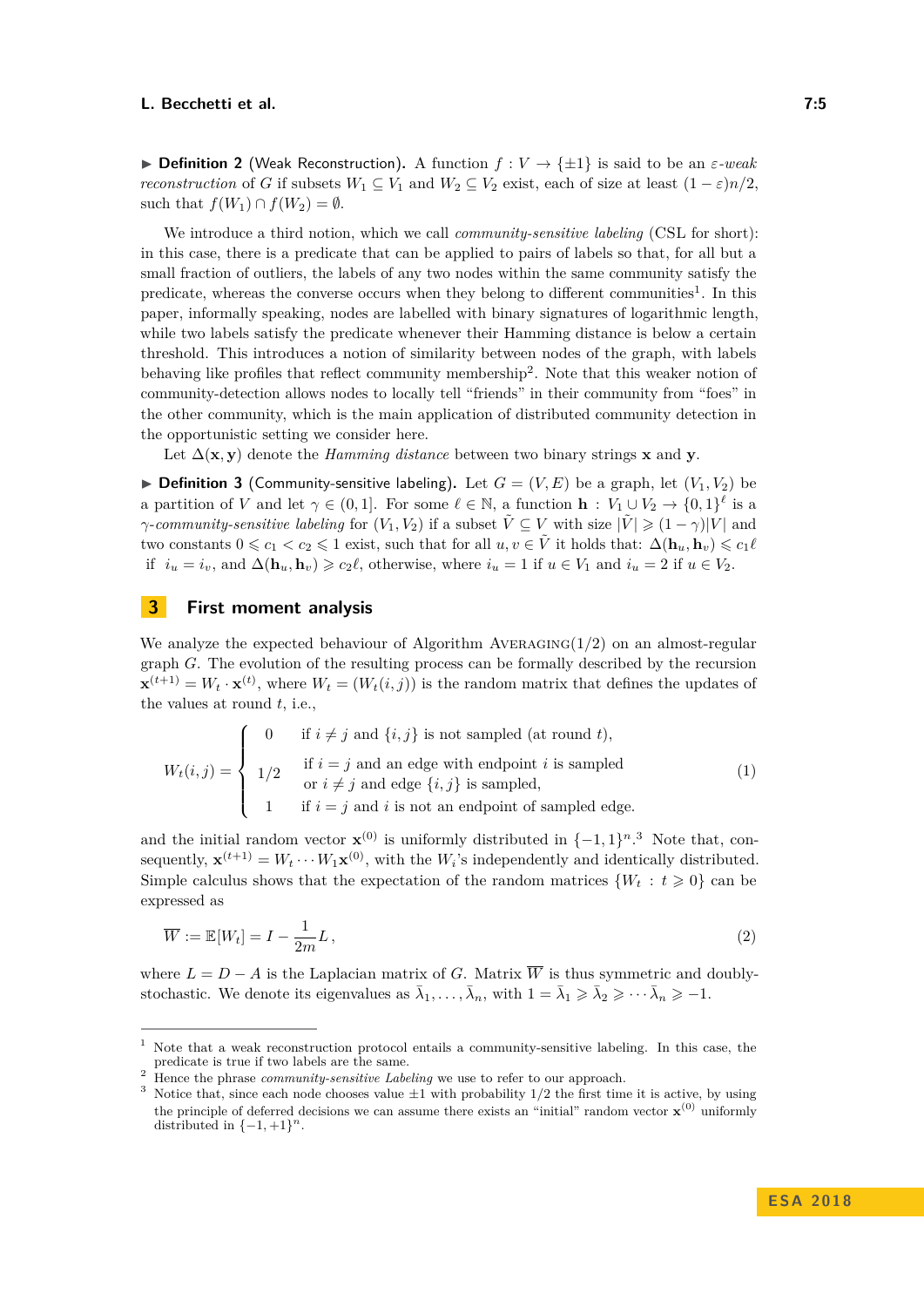## **7:6 Average Whenever You Meet: Opportunistic Protocols for Community Detection**

Our first contribution is an analysis of the expected evolution of the averaging process over (*n, d, β*)-almost regular graphs that possess a hidden and balanced partition of the nodes with the following properties: (i) The cut separating the two communities contains  $o(m)$ edges; (ii) the subgraphs induced by the two communities are expanders, i.e., the gap  $\lambda_3 - \lambda_2$ is constant. The above conditions on the underlying graph are satisfied, for instance, by graphs sampled from the stochastic block model<sup>[4](#page-5-1)</sup>  $\mathcal{G}_{n,p,q}$  for  $q = o(p)$  and  $p \geqslant \log n/n$ . Our analysis proves the following results.

**Find 1.** Let  $G = (V, E)$  be an  $(n, d, \beta)$ -almost regular graph  $G = (V, E)$  with a *balanced partition*  $V = (V_1, V_2)$  *and such that: (i)* The cut  $E(V_1, V_2)$  *is sparse, i.e.,*  $m_{1,2} =$  $|E(V_1, V_2)| = o(m)$ ; (ii)  $\lambda_3 - \lambda_2 = \Omega(1)$ *. If nodes of G execute Protocol* AVERAGING *then, with constant probability w.r.t. the initial random vector*  $\mathbf{x}^{(0)} \in \{-1,1\}^n$ , after  $\Theta(n \log n)$ *rounds the following holds for all but o*(*n*) *nodes:*

*(i) The expected value of a node u increases or decreases depending on the community it*  $\mathbf{E}\left[\mathbf{x}_u^{(t-1)} | \mathbf{x}_u^{(0)}\right] - \mathbb{E}\left[\mathbf{x}_u^{(t)} | \mathbf{x}_u^{(0)}\right]\right) = \mathbf{sgn}(\boldsymbol{\chi}_u);$ 

*(ii) Over a suitable time window of length* Ω(*n* log *n*)*, the sign of the expected value of a*  $a$  *node u reflects the community u belongs to, i.e.,*  $\operatorname{sgn}\left(\mathbb{E}\left[\mathbf{x}_{u}^{(t)} | \mathbf{x}^{(0)}\right]\right) = \operatorname{sgn}\left(\alpha_{2} \chi_{u}\right)$ , for some  $\alpha_2 = \alpha_2(\mathbf{x}^{(0)}).$ 

We note that these results suggest two different local criteria for community-sensitive labeling: (i) According to the first one, every node uses the sign of its own state within the aforementioned time window to set the generic component of its binary label (in fact, we run independent copies of the averaging process to get binary labels of logarithmic size - see Protocol SIGN-LABELING in Section [5.1\)](#page-8-2). (ii) According to the second criterion, every node uses the signs of fluctuations of its own value along consecutive rounds to set the generic component of its binary label (see Protocol JUMP-LABELING in Section [5.2\)](#page-9-2).

The above results describe the "expected" behaviour of the averaging process over a large class of well-clustered graphs, at the same time showing that our approach might lead to efficient, opportunistic protocols for block reconstruction. Yet, designing and analyzing protocols with provable, probabilistic guarantees, requires addressing the following questions: i) Do realizations of the averaging process approximately follow its expected behavior with high, or even constant, probability? ii) If this is the case, how can nodes locally and asynchronously recover the cut signal, let alone guess the "right" global time window? The first issue is addressed in Section [4,](#page-5-0) while the second one is addressed in Section [5,](#page-8-1) which presents our main algorithmic results for community detection.

# <span id="page-5-0"></span>**4 Second Moment Analysis**

Recall from Section [3](#page-4-0) that  $\mathbf{x}^{(t)}$  depends on the product of t identically distributed random matrices. Not much is known about concentration of such products, but we are able to accurately characterize the class of regular clustered graphs. We point out that many of the technical results and tools we develop to this purpose apply to far more general settings than the regular case and may be of independent interest. In more detail, we are able to provide accurate concentration bounds on the norm of  $\mathbf{x}^{(t)}$ 's projection onto the subspace spanned by the first and second eigenvector of  $\overline{W}$  for a class of regular clustered graphs that includes the *regular stochastic block model* [\[3,](#page-12-7) [5,](#page-12-8) [11\]](#page-12-9). These bounds are derived separately for two different

<span id="page-5-1"></span><sup>&</sup>lt;sup>4</sup> See the full-version [\[2\]](#page-12-1) for the definition of  $\mathcal{G}_{n,p,q}$  and for more details about our results for  $\mathcal{G}_{n,p,q}$ .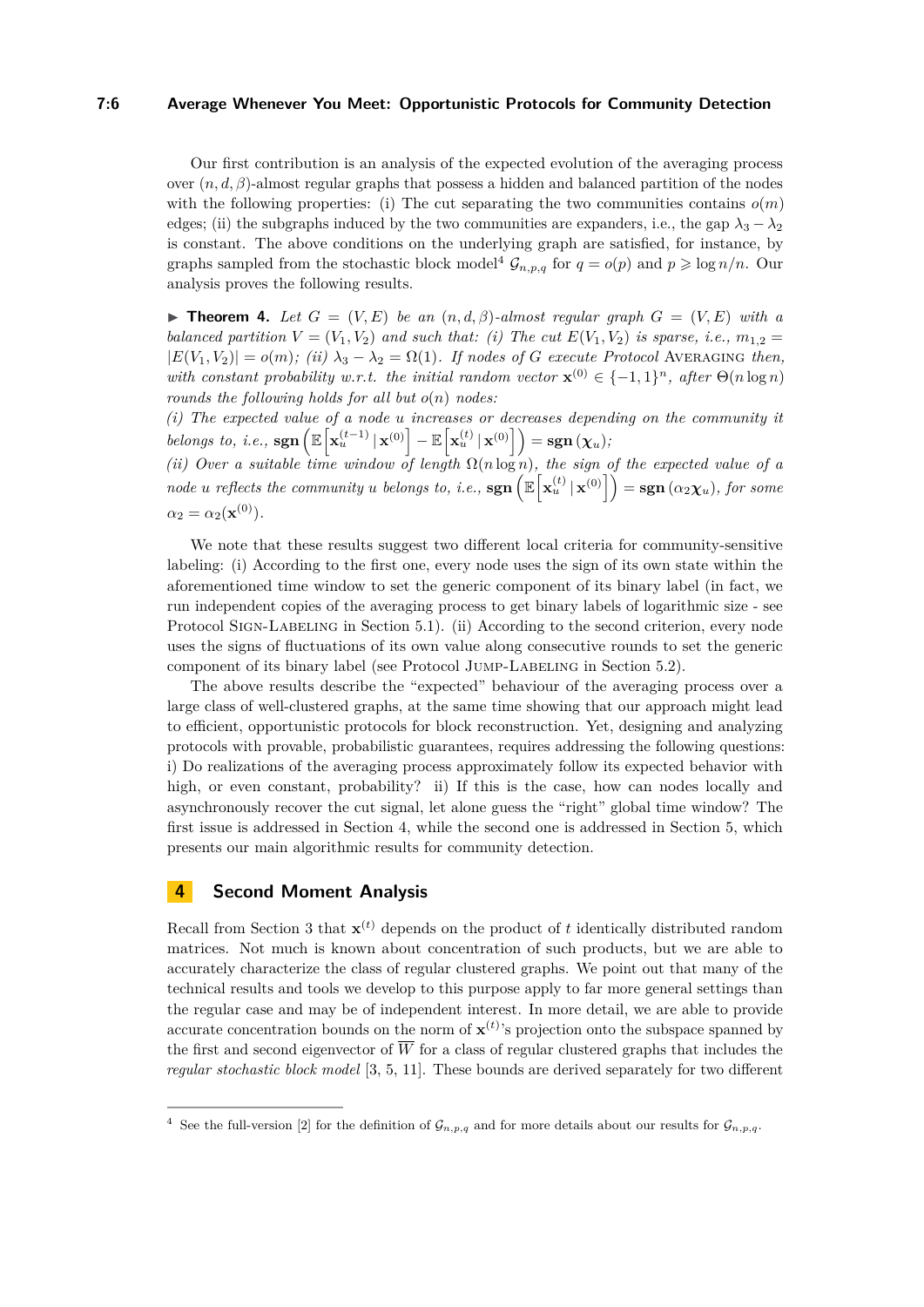regimes, defined by the sparseness of the cut separating the two communities. Assuming good inner expansion within each community, the first concentration result applies for cuts of size  $o(m/\log^2 n)$  and it is given in Subsectioni [4.1](#page-6-0) while, for the case of cuts of size up to *αm* for any  $\alpha$  < 1, the obtained concentration results are described in Subsection [4.2.](#page-7-0)

## <span id="page-6-0"></span>**4.1 Second moment analysis for sparse cuts**

We next provide a second moment analysis of the AVERAGING( $\delta$ ) with  $\delta = 1/2$  on the class of (*n, d, b*)*-clustered regular graphs* when the cut between the two communities is relatively sparse, i.e., for  $\lambda_2 = 2b/d = o(\lambda_3/\log n)$ . This analysis is consistent with the "expected" clustering behaviour of the dynamics explored in the previous section and highlights clustering properties that emerge well before global mixing time, as we show in Section [5.1.](#page-8-2)

Restriction to  $(n, d, b)$ *-clustered regular graphs* simplifies the analysis of the AVERAGING dynamics. When *G* is regular,  $\overline{W}$  defined in [\(2\)](#page-4-4) can be written as  $\overline{W} = \left(1 - \frac{1}{n}\right)I + \frac{1}{n}P =$  $I - \frac{1}{n} \mathcal{L}$ . This obviously implies that  $\overline{W}$  and  $\mathcal{L}$  share the same eigenvectors, while every eigenvalue  $\lambda_i$  of L corresponds to an eigenvalue  $\bar{\lambda}_i = 1 - \lambda_i/n$  of  $\overline{W}$ . For  $(n, d, b)$ *-clustered regular graphs*, these facts further imply  $\bar{\lambda}_2 = 1 - \lambda_2/n = 1 - 2b/dn$  whenever  $\lambda_3 > \frac{2b}{d}$  while, very importantly, the partition indicator vector  $\chi$  turns out to be the eigenvector of  $\overline{W}$ corresponding to  $\bar{\lambda}_2$  (see [\(2\)](#page-4-4)). On the other hand, even in this restricted setting, our second moment analysis requires new, non-standard concentration results for the product of random matrices that apply to far more general settings and may be of independent interest.

For the sake of readability, in the remainder we denote  $\mathbf{x}^{(t)}$ 's projection onto 1 by  $\mathbf{x}_{\parallel}$  and we use  $\mathbf{y}^{(t)}$  to denote its component in the eigenspace of the second eigenvalue of  $\overline{W}$  (i.e., *χ*).<sup>[5](#page-6-1)</sup> Finally, we use  $\mathbf{z}^{(t)}$  to denote  $\mathbf{x}^{(t)}$ 's projection onto the subspace orthogonal to 1 and *χ*. We thus have:

$$
\mathbf{x}^{(t)} = \mathbf{x}_{\parallel} + \mathbf{y}^{(t)} + \mathbf{z}^{(t)}.
$$
 (3)

Our analysis of the process induced by Averaging(1*/*2) provides the following bound, whose proof can be found in the full-version [\[2\]](#page-12-1).

<span id="page-6-2"></span> $\triangleright$  **Theorem 5** (Second moment analysis). Let G be an  $(n, d, b)$ -clustered regular graph with  $\lambda_2 = \frac{2b}{d} = o\left(\lambda_3/\log n\right)$ *. Then, for every*  $\frac{3n}{\lambda_3}\log n \leq t \leq \frac{n}{4\lambda_2}$  *it holds that* 

$$
\mathbb{E}\bigg[\bigg\|\mathbf{y}^{(t)}+\mathbf{z}^{(t)}-\mathbf{y}^{(0)}\bigg\|^2\bigg]\leqslant \frac{3\lambda_2 t}{n}.
$$

We prove Theorem [5](#page-6-2) by bounding and tracking the lengths of the projections of  $\mathbf{x}^{(t)}$  onto the eigenspace of  $\lambda_2$  and onto the space orthogonal to **1** and *χ*, i.e.  $\|\mathbf{y}^{(t)}\|^2$  and  $\|\mathbf{z}^{(t)}\|^2$ . We here remark that the only part using the regularity of the graph is the derivation of the upper bound on  $\mathbb{E}[\|\mathbf{y}^{(t+1)}\|^2]$ , in particular its second addend. This term arises from an expression involving the Laplacian of *G*, which is far from simple in general, but that very nicely simplifies in the regular case. We suspect that increasingly weaker bounds should be achievable as the graph deviates from regularity.

Theorem [5](#page-6-2) gives an upper bound on the squared norm of the difference of the state vector at step *t* with the state vector at step 0. Intuitively, this will allow us to conclude that, for most vertices,  $\mathbf{x}_{v}^{(t)} \approx \mathbf{x}_{\parallel,v} + \mathbf{y}_{v}^{(0)}$  over a time window of size  $\Omega(n \log n)$ . More formally, Corollary [7](#page-7-1) below shows how such a *global* bound can be used to derive *pointwise* bounds on the values of the nodes.

<span id="page-6-1"></span><sup>&</sup>lt;sup>5</sup> Note that  $\mathbf{x}_{\parallel}$  is time-invariant.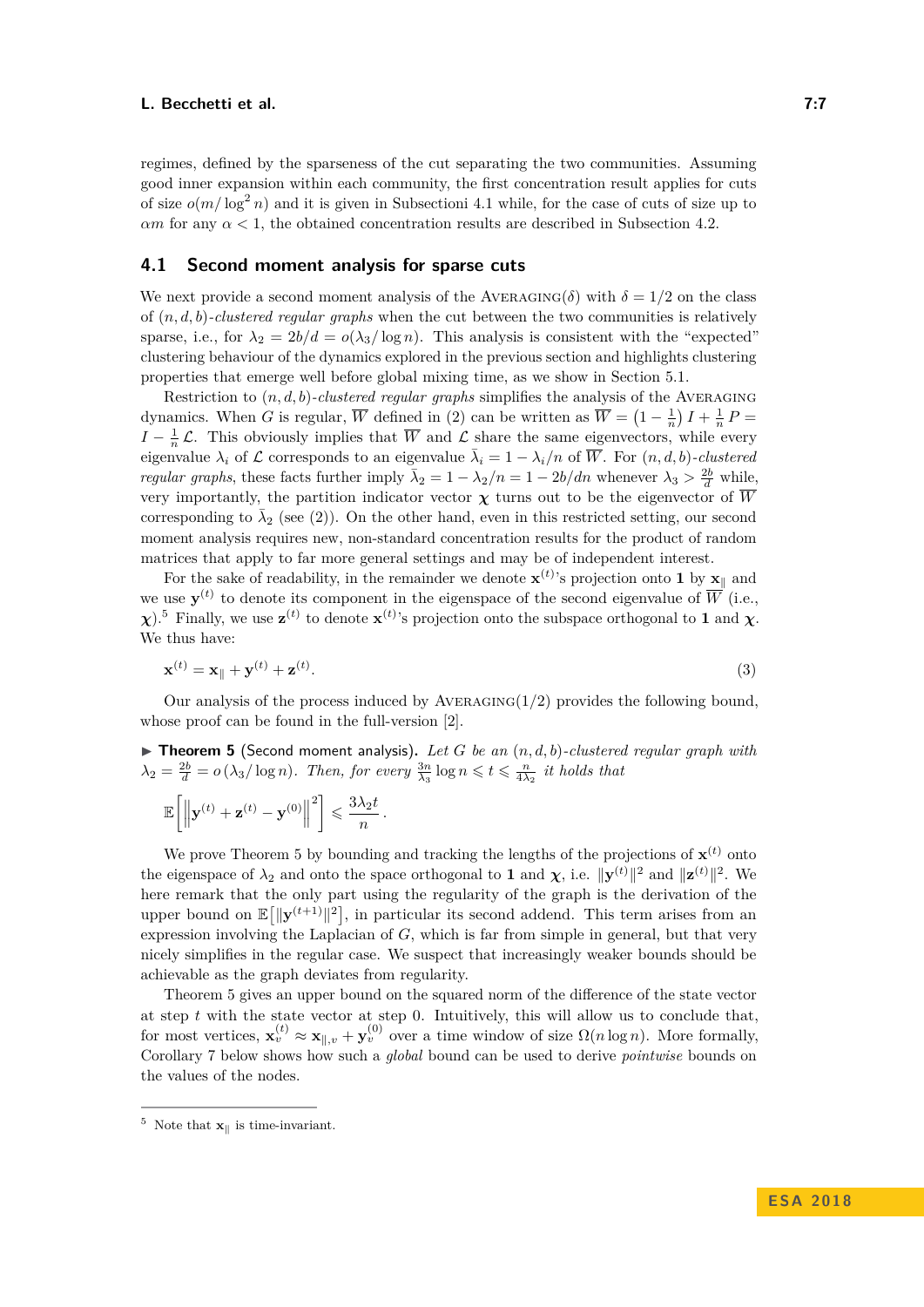## **7:8 Average Whenever You Meet: Opportunistic Protocols for Community Detection**

► **Definition 6.** A node *v* is  $\varepsilon$ -good at time *t* if  $(\mathbf{x}_v^{(t)} - (\mathbf{x}_{\parallel,v} + \mathbf{y}_v^{(0)}))^2 \leq \frac{\varepsilon^2}{n}$  $\frac{\varepsilon^2}{n}$   $\|\mathbf{y}^{(0)}\|^2$ , it is  $\varepsilon$ *-bad* otherwise. We also define  $B_t = \{u : u \text{ is } \varepsilon\text{-bad at time } t\}.$ 

<span id="page-7-1"></span>**Corollary 7.** Assume  $3\frac{n}{\lambda_3} \log n \le t \le 3c\frac{n}{\lambda_3} \log n$  for any absolute constant  $c \ge 1$  and  $\lambda_2/\lambda_3 \leqslant \varepsilon^4/(4c\log n)$ :

$$
\mathbb{P}\left[|B_t| > \varepsilon n \,|\mathbf{x}^{(0)} = \mathbf{x}\right] \leqslant \varepsilon. \tag{4}
$$

The next lemma strengthens the result above, giving a bound on the number of nodes that are good over a relatively large time-window. This is the key-property that we leverage to analyse the asynchronous protocol SIGN-LABELING. The main idea of its proof is to first show that with probability strictly larger than  $1 - \varepsilon$ , the number of  $\varepsilon$ -good nodes is at least  $n \cdot (1 - \varepsilon / \log n)$  in every round  $t \in [t_1, 2t_1]$ . Theorem [5](#page-6-2) already ensures this to be true in any given time step within a suitable window, but simply taking a union bound will not work, since we have  $n \log n$  time steps and only a  $1 - \varepsilon$  probability of observing the desired outcome in each of them. We will instead argue about the possible magnitude of the change  $\|\mathbf{y}^{(t)} + \mathbf{z}^{(t)} - \mathbf{y}^{(0)}\|^2$  over time, assuming this quantity is small at time  $6\frac{n}{\lambda_3} \log n$ . We will then show that our argument implies that, with probability  $1 - \varepsilon$ , at least  $n - \varepsilon n$  nodes remain  $\varepsilon$ -good over the entire window  $[6\frac{n}{\lambda_3}\log n, 12\frac{n}{\lambda_3}\log n]$ .

<span id="page-7-4"></span>**Example 3** (Non-ephemeral good nodes). Let  $\varepsilon > 0$  be an arbitrarily small value, let G be an  $(n, d, b)$ -clustered regular graph with  $\frac{\lambda_2}{\lambda_3} \leqslant \frac{\lambda_3 \varepsilon^4}{c \log^2}$  $\frac{\lambda_3 \varepsilon^2}{c \log^2 n}$ , for a large enough costant *c.* If we execute Averaging(1*/*2) *on G, it holds that*

 $\mathbb{P}\left[|B_t| \leqslant 3\varepsilon \cdot n, \forall t : 6\frac{n}{\lambda_3}\log n \leqslant t \leqslant 12\frac{n}{\lambda_3}\log n\right] \geqslant 1-\varepsilon.$ 

# <span id="page-7-0"></span>**4.2 Second moment analysis for dense cuts**

In this section, we extend our study to the lazy averaging algorithm  $AVERAGING(\delta)$  where  $\delta$  < 1/2. Similar to the previous section, we assume that the underlying graph *G* is an  $(n, d, b)$ -clustered regular graph and  $\lambda_3 > \lambda_2 = 2b/d$ . However, this new analysis works even for large (constant)  $\lambda_2$ , in contrast to that in Section [4.1](#page-6-0) which only works for small  $\lambda_2 \ll 1/\log^2 n$ . Informally speaking, we show that, for an appropriate value of *δ* and any *t* such that  $\Omega(n \log n) \leq t \leq \mathcal{O}(n^2)$ , with large probability, the vector  $\mathbf{y}^{(t)} + \mathbf{z}^{(t)}$  is almost parallel to  $\chi$ , i.e.,  $\|\mathbf{z}^{(t)}\|$  is much smaller than  $\|\mathbf{y}^{(t)}\|$ . A more precise statement is given below as Theorem [9.](#page-7-2) Note that, for brevity, we write  $\mathcal{E}$  here to denote the sequence  $\{(u_t, v_t)\}_{t\in\mathbb{N}}$  of the edges chosen by the protocol.

<span id="page-7-2"></span>
$$
\blacktriangleright \text{ Theorem 9. For any sufficiently large } n \in \mathbb{N}, \text{ any } \delta \in (0, 0.8(\lambda_3 - \lambda_2)) \text{ and any } t \in \left[\Omega\left(\frac{n}{\delta(\lambda_3 - \lambda_2)}\log\left(n/\delta\right)\right), \mathcal{O}\left(\frac{n^2}{\delta(\lambda_3 - \lambda_2)}\left(\frac{d(\lambda_3 - \lambda_2)}{\delta b}\right)^{2/3}\right)\right], \text{ we have}
$$
\n
$$
\Pr_{\mathbf{x}^{(0)}, \mathcal{E}}\left[\|\mathbf{z}^{(t)}\|^2 \leq \sqrt{\frac{\delta b}{d(\lambda_3 - \lambda_2)}}\|\mathbf{y}^{(t)}\|^2\right] \geq 1 - \mathcal{O}\left(\sqrt[3]{\frac{\delta b}{d(\lambda_3 - \lambda_2)}} + \frac{1}{\sqrt{n}}\right).
$$

Theorem [9](#page-7-2) should be compared to Theorem [5:](#page-6-2) both assert that  $\|\mathbf{y}^{(t)}\|$  is much larger than  $\|\mathbf{z}^{(t)}\|$ , but Theorem [9](#page-7-2) works even when  $\lambda_2$  is quite large whereas Theorem [5](#page-6-2) only holds for  $\lambda_2 \ll 1/\log^2 n$ . While the parameter dependencies in Theorem [9](#page-7-2) may look confusing at first, there are mainly two cases that are interesting here. First, for any error parameter  $\varepsilon$ , we can pick  $\delta$  depending only on  $\varepsilon$  and  $\lambda_3 - \lambda_2$  in such a way that Theorem [9](#page-7-2) implies that, with probability  $1 - \varepsilon$ ,  $\|\mathbf{z}^{(t)}\|^2$  is at most  $\varepsilon \|\mathbf{y}^{(t)}\|^2$ , as stated below.

<span id="page-7-3"></span><sup>6</sup> Here 0.8 is arbitrary and can be changed to any constant less than 1. However, we pick an absolute constant here to avoid introducing another parameter to our theorem.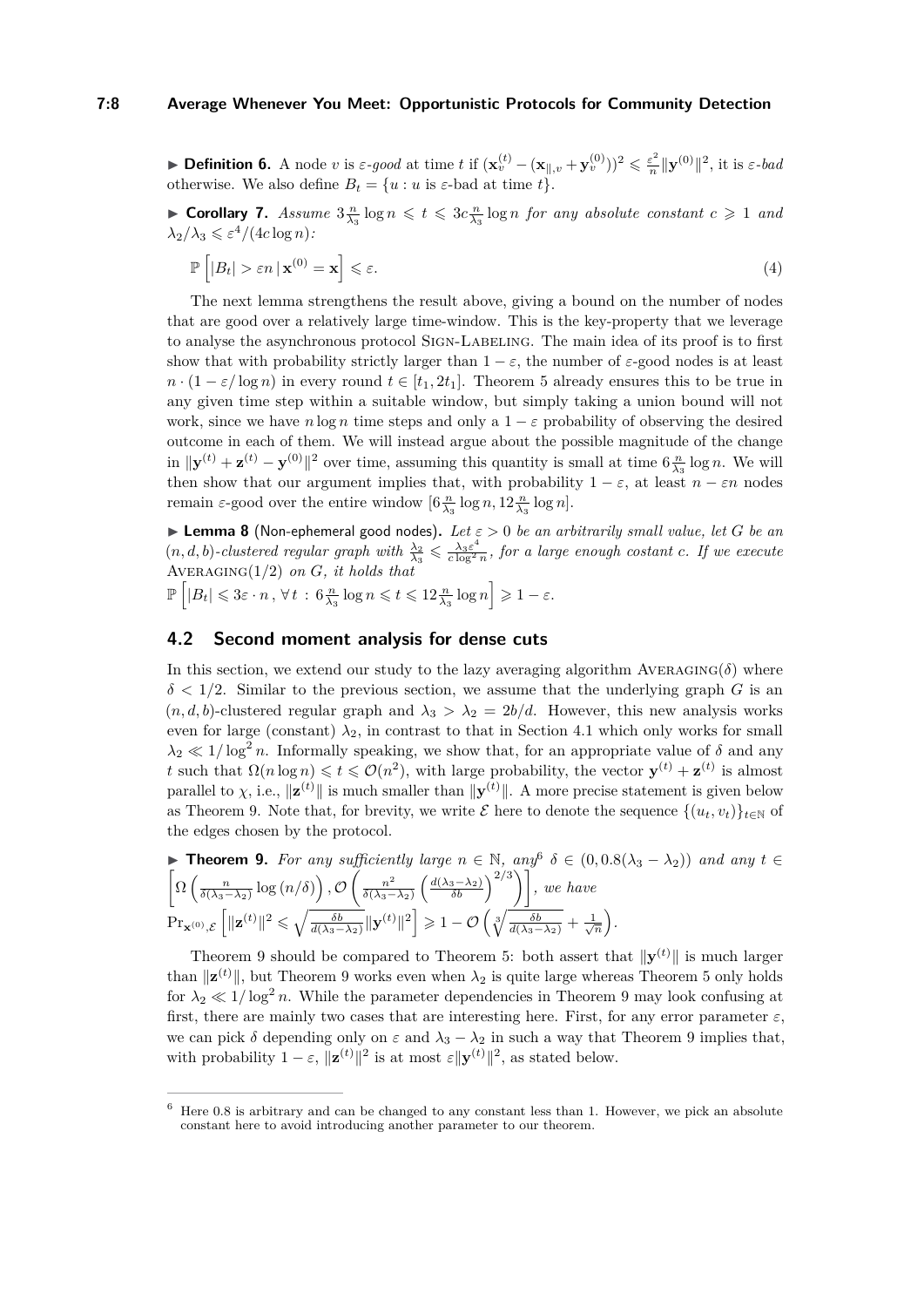| Algorithm 2: SIGN-LABELING algorithm.                                                                                           |
|---------------------------------------------------------------------------------------------------------------------------------|
| SIGN-LABELING(T, $\ell$ ) (for a node u that is one of the two endpoints of an active edge)                                     |
| <b>Component selection:</b> Jointly with the other endpoint choose a component $j \in [\ell]$                                   |
| u.a.r.                                                                                                                          |
| <b>Initialization and update:</b> Run one step of AVERAGING $(1/2)$ for component j.                                            |
| <b>Labeling:</b> If this is the T-th activation of component j: set $\mathbf{h}_{n}^{sign}(j) = \text{sgn}(\mathbf{x}_{n}(j)).$ |

<span id="page-8-5"></span><span id="page-8-0"></span> $\triangleright$  **Corollary 10.** For any constant  $\varepsilon > 0$  and for any  $\lambda_3 > \lambda_2$ , there exists  $\delta$  depending only on *ε* and  $\lambda_3 - \lambda_2$  such that, for any sufficiently large *n* and for any  $t \in [\Omega_{\varepsilon, \lambda_3 - \lambda_2}(n \log n), \mathcal{O}(n^2)]$ ,  $\text{where } \Pr_{\mathbf{x}^{(0)}, \mathcal{E}} \left[ \|\mathbf{z}^{(t)}\|^2 \leqslant \varepsilon \|\mathbf{y}^{(t)}\|^2 \right] \geqslant 1 - \varepsilon.$ 

Another interesting case is when  $\delta = 1/2$  (i.e., we consider the basic averaging protocol). Recalling that  $\lambda_2 = 2b/d$ , observe that  $\lambda_2$  appears in both the bound on  $\|\mathbf{z}^{(t)}\|^2$  and the error probability. Hence, we can derive a similar lemma as the one above, but with  $\lambda_2$  depending on *ε* instead of *δ*:

<span id="page-8-6"></span>**Corollary 11.** *Fix*  $\delta = 1/2$ *. For any constant*  $\varepsilon > 0$ *, any*<sup>[7](#page-8-3)</sup>  $\lambda_3 > 0.7$ *, any sufficiently small*  $\lambda_2$  *depending only on*  $\varepsilon$ *, any sufficiently large n and any*  $t \in [\Omega_{\varepsilon}(n \log n), \mathcal{O}(n^2)]$ *, we have*  $\Pr_{\mathbf{x}^{(0)}, \mathcal{E}} \left[ \|\mathbf{z}^{(t)}\|^2 \leqslant \varepsilon \|\mathbf{y}^{(t)}\|^2 \right] \geqslant 1 - \varepsilon.$ 

# <span id="page-8-1"></span>**5 Distributed Community Detection**

## <span id="page-8-2"></span>**5.1 The Sign-Labeling protocol for sparse cuts**

In the case of sparse cuts (i.e. of size  $o(m/\log^2 n)$ ), the obtained bound on the variance of non-ephemeral nodes (see Lemma [8\)](#page-7-4) holds over a time window that essentially equals the one "suggested" by our first moment analysis. Hence, we next propose a simple, lightweight opportunistic protocol that provides community-sensitive labeling for graphs that exhibit a relatively sparse cut.

The algorithm, denoted as Sign-Labeling (see Algorithm [2\)](#page-8-0), adds a simple *labeling rule* to the AVERAGING( $1/2$ ) process: Each node keeps track of the number of times it is activated. Upon its *T*-th activation, for a suitable  $T = \Theta(\log n)$ , the node uses the sign of its current value as a binary label. The above local strategy is applied to  $\ell$  independent runs of AVERAGING(1/2), so that every node is eventually assigned a binary signature of length  $\ell$ .

Roughly, Lemma [8](#page-7-4) implies that over a suitable time window of size Θ(*n* log *n*), for all nodes *u* but a fraction  $\mathcal{O}(\varepsilon/\log n)$ , we have  $\textbf{sgn}(\mathbf{x}_{u}^{(t)}) = \textbf{sgn}(\mathbf{x}_{\parallel,u} + \mathbf{y}_{u}^{(0)})$ . Recalling that  $\mathbf{x}_{\parallel}$ and **y**<sup>(0)</sup> respectively are **x**<sup>(0)</sup>'s projections along  $\chi/\sqrt{n}$  and  $1/\sqrt{n}$ , this immediately implies that, with probability  $1 - \varepsilon$  and up to a fraction  $\varepsilon$  of the nodes,  $sgn(\mathbf{x}_u^{(t)}) = sgn(\mathbf{x}_v^{(t)})$ , whenever *u* and *v* belong to the same community and *t* falls within the aforementioned window. As to the latter condition, we prove that each node labels itself within the right window with probability at least  $1-1/n$ .<sup>[8](#page-8-4)</sup> Moreover,  $sgn(x_{\parallel,u} + y_u^{(0)})) = sgn(\chi_u)$ , whenever  $\mathbf{y}^{(0)}_u$  exceeds  $\mathbf{x}_{\parallel,u}$  in modulus, which occurs with probability  $1/2-o(1)$  from the (independent) Rademacher initialization. As a consequence, if we run  $\ell$  suitably independent copies of the process, the following will happen for all but a fraction  $\mathcal{O}(\varepsilon)$  of the nodes: the signatures of

<span id="page-8-3"></span> $7\,$  0.7 here can be replaced by any constant larger than 0.5.

<span id="page-8-4"></span><sup>&</sup>lt;sup>8</sup> It may be worth noting that  $\text{sgn}(\mathbf{x}_u^{(t)}) = \text{sgn}(\mathbf{x}_v^{(t)})$  for *u* and *v* belonging to the same community does not imply  $sgn(x_u^{(t)}) \neq sgn(x_v^{(t)})$  when they don't.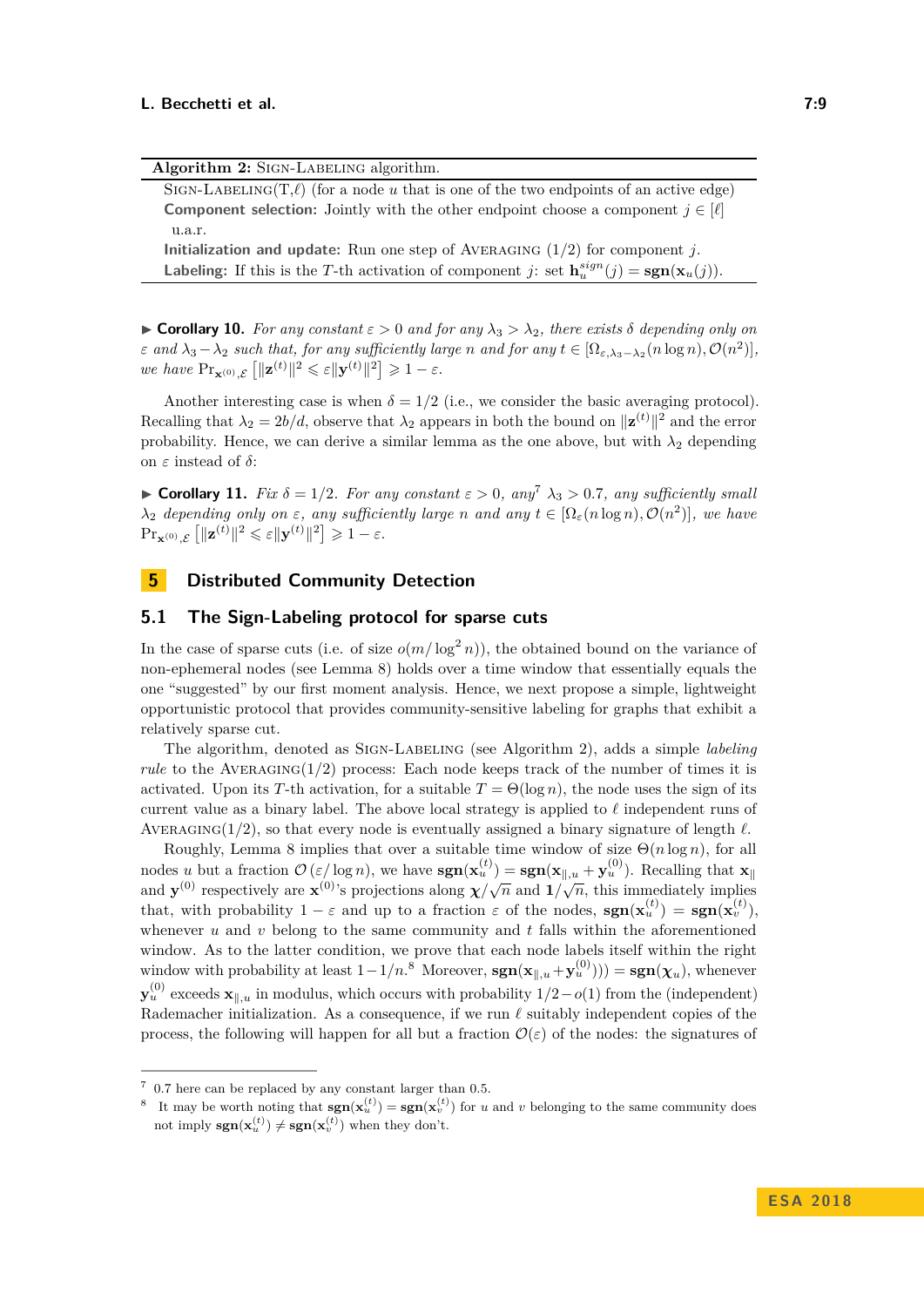**Algorithm 3:** JUMP-LABELING Here,  $\tau_u$  is a local counter keeping track of the number of times  $u$  was an endpoint of an active edge, while  $x_u$  is  $u$ 's current value.

| JUMP-LABELING $(\delta, \tau^s, \tilde{\tau}^s, \tau^e, \tilde{\tau}^e)$                                                                                 |
|----------------------------------------------------------------------------------------------------------------------------------------------------------|
| (for a node $u$ that is one of the two endpoints of an active edge)                                                                                      |
| <b>Initialization:</b> The first time it is activated, u chooses $\tau_n^s, \tau_n^e \in \mathbb{N}$ independently                                       |
| uniformly at random from $[\tau^s, \tilde{\tau}^s]$ and $[\tau^e, \tilde{\tau}^e]$ respectively. Moreover, let $\tau_u = 0$ .                            |
| Update (and Averaging's initialization): Run one step of AVERAGING( $\delta$ ).                                                                          |
| <b>Labeling:</b> If $\tau_u = \tau_u^s$ , then set $x_u^s = x_u$ . If $\tau_u = \tau_u^e$ , then label $\mathbf{h}_u^{jump} = \text{sgn}(x_u^s - x_u)$ . |

<span id="page-9-1"></span>two nodes belonging to the same community will agree on  $\ell - o(1)$  bits, whereas those of two nodes belonging to different communities will disagree on  $\Omega(\ell)$  bits, i.e., our algorithm returns a community-sensitive labeling of the graph, as stated in the following theorem and corollary.

<span id="page-9-0"></span>**Figure 12** (Community-sensitive labeling). Let  $\varepsilon > 0$  be an arbitrarily small value, let *G be an*  $(n, d, b)$ -*clustered regular graph with*  $\frac{\lambda_2}{\lambda_3} \leqslant \frac{\lambda_3 \varepsilon^4}{c \log^2}$  $\frac{\lambda_3 \varepsilon^2}{c \log^2 n}$ , for a large enough constant *c*. *Then, protocol* SIGN-LABELING  $(T, \ell)$  *with*  $T = (8/\lambda_3) \log n$  *and*  $\ell = 10 \varepsilon^{-1} \log n$  *performs a γ-community-sensitive labeling of G according to Definition [3](#page-4-5) with c*<sup>1</sup> = 4*ε, c*<sup>2</sup> = 1*/*6 *and*  $\gamma = 6\varepsilon$ *, w.h.p.* The convergence time is  $\mathcal{O}(n\ell \log n/\lambda_3)$  and the work per node is  $\mathcal{O}(\ell \log n/\lambda_3)$ , *w.h.p.*

Notice that, according to the hypothesis of Theorem [12,](#page-9-0) in order to set local parameters *T* and  $\ell$ , nodes should know parameters  $\varepsilon$  and  $\lambda_3$  (in addition to a polynomial upper bound on the number of the nodes). However, it easy to restate it in a slightly restricted form that does not require such assumptions on what nodes know about the underlying graph.

 $\triangleright$  **Corollary 13.** *Protocol* SIGN-LABELING (80 log *n*, 600 log *n*) *performs a* (1/10)*-community-sensitive labeling, according to Definition [3](#page-4-5) with*  $c_1 = 1/15$  *and*  $c_2 = 1/6$ *, of any*  $(n, d, b)$ *clustered regular graph G* with  $\lambda_3 \geq 1/10$  *and*  $\lambda_2 \leq 1/(c \log^2 n)$  *for a large enough constant c.* 

Observe that the "good" time-window begins after  $\mathcal{O}(n \log n)$  rounds: So, if the underlying graph has dense communities and a sparse cut, nodes can collectively compute an accurate labeling *before* the global mixing time of the graph. For instance, if the cut is  $\mathcal{O}(m/n^{\gamma})$ , for some constant  $\gamma$  < 2, our protocol is polynomially faster than the global mixing time. Importantly enough, the costs of our first protocol do not depend on the cardinality of the edge set *E*.

## <span id="page-9-2"></span>**5.2 The Jump-Labeling protocol for dense cuts**

The bound on the variance that allows us to adopt the sign-based criterion above does not hold when the cut is not sparse, i.e., whenever it is  $\omega(m/\log^2 n)$ . For such dense cuts, we use a different bound on the variance of nodes' values given in Theorem [9,](#page-7-2) which starts to hold after the global mixing time of the underlying graph and over a time window of length  $\Theta(n^2)$ . In this case, the specific form of the concentration bound leads to adoption of the second clustering criterion suggested by our first moment analysis, i.e., the one based on monotonicity of the values of non-ephemeral nodes. To this aim, we consider a "lazy" version of the averaging process equipped with a local clustering criterion, whereby nodes use the signs of fluctuations of their own values along consecutive rounds to label themselves (see Algorithm [3\)](#page-9-1).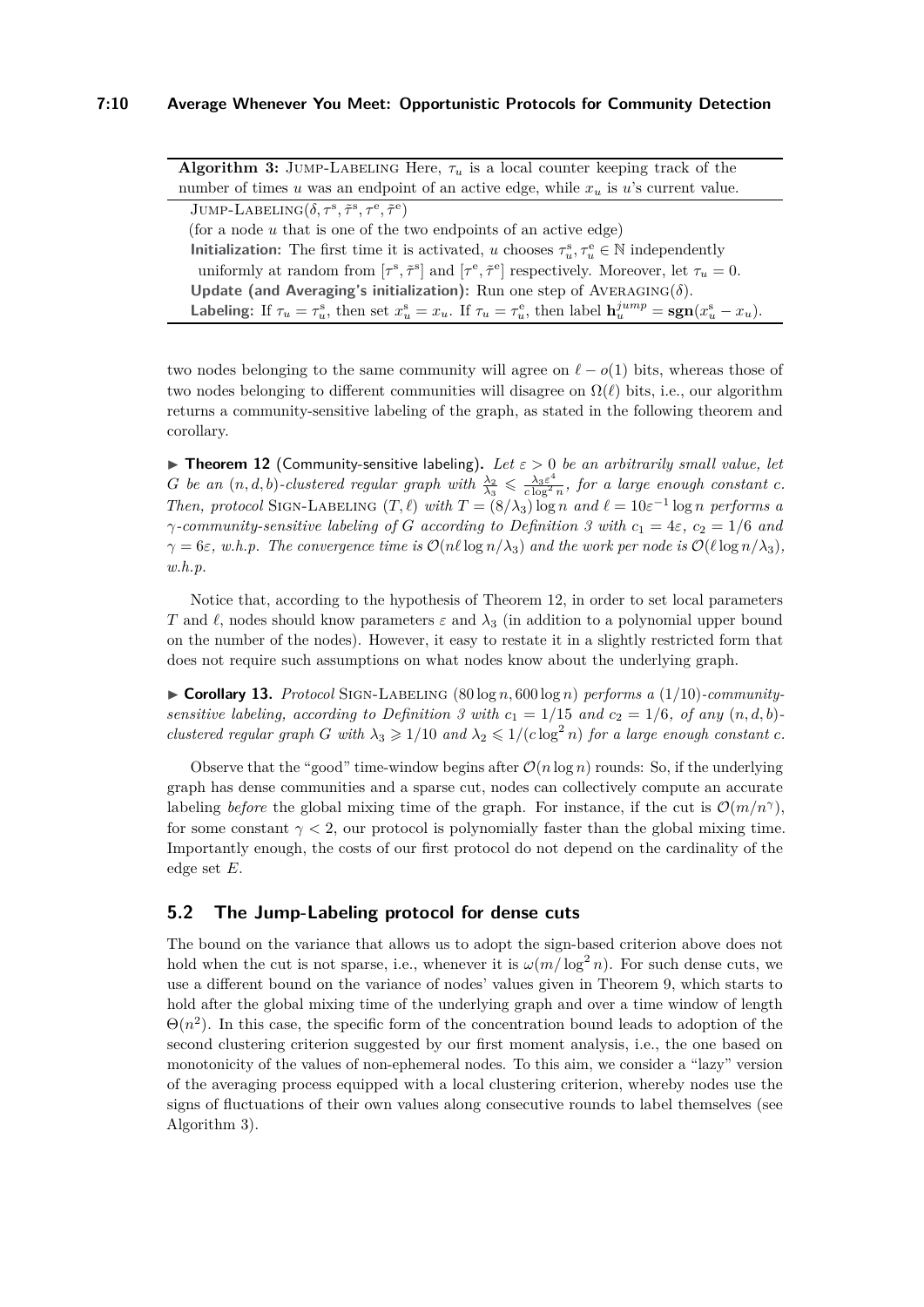Here  $\delta \in [0,1]$  and  $\tau^s, \tilde{\tau}^s, \tau^e, \tilde{\tau}^e \in \mathbb{N}$  are parameters that will be chosen later. Intuitively, protocol JUMP-LABELING exploits the expected monotonicity in the behaviour of  $sgn(x_u^{(t)} \mathbf{x}^{(t-1)}$ ) highlighted in Section [3.](#page-4-0) Though this property does not hold for a single realization of the averaging process in general, the results of Section [4.2](#page-7-0) allow us to show that the sign of  $\mathbf{x}^{(\tau_u^e)} - \mathbf{x}^{(\tau_u^s)}$  reflects *u*'s community membership for most vertices with probability 1 −  $o(1)$  (i.e., the algorithm achieves weak reconstruction) when  $\tau_u^s$  and  $\tau_u^e$  are randomly chosen within a suitable interval. This is the intuition behind the main result of this section which is formalized below.

<span id="page-10-0"></span>**Theorem 14.** Let *n* be any sufficiently large even positive integer. For any  $0 < \delta <$  $0.8(\lambda_3 - \lambda_2)$ , there exist  $\tau^s, \tilde{\tau}^s, \tau^e, \tilde{\tau}^e \in \mathbb{N}$  such that, after  $\mathcal{O}\left(\frac{n}{\delta(\lambda_3 - \lambda_2)}\log(n/\delta) + \frac{nd}{b\delta}\right)$ *rounds of protocol* JUMP-LABELING $(\delta, \tau^s, \tilde{\tau}^s, \tau^e, \tilde{\tau}^e)$ , every node labels its cluster and this  $labelling$  is a  $\left(\sqrt[8]{\frac{\delta b}{d(\lambda_3-\lambda_2)}}+\sqrt[4]{\frac{1}{\log n}}\right)$ -weak reconstruction of *G*, with probability at least  $1 - \mathcal{O}\left(\sqrt[3]{\frac{\delta b}{d(\lambda_3 - \lambda_2)}} + \sqrt[4]{\frac{1}{\log n}}\right)$ . The convergence time of this algorithm is  $\Omega_{\delta}\left(n\left(\log n + \frac{d}{b}\right)\right)$ .

**Proof of Theorem [14:](#page-10-0) an informal overview.** Since our discussion here will involve both local times and global times, let us define the following notation to facilitate the discussion: for each vertex  $u \in V$ , let  $T_u : \mathbb{N} \to \mathbb{N}$  be a function that maps the local time of *u* to the global time, i.e.,  $T_u(\tau) \triangleq \min\{t \in \mathbb{N} \mid |\{i \leq t \mid u \in \{u_i, v_i\}\}| \geqslant \tau\}$  where  $(\{u_i, v_i\})_{i \in \mathbb{N}}$  is the sequence of active edges.

We let  $a_y(t) \in \mathbb{R}$  be such that  $\mathbf{y}^{(t)} = a_y(t) \cdot (\chi/\sqrt{n})$ . Let us also assume without loss of generality that  $a_y(0) \geq 0$ . Observe first that our concentration result (Corollaries [10](#page-8-5) and [11\)](#page-8-6) implies the following: for any *t* such that  $\Omega(n \log n) \leq t \leq \mathcal{O}(n^2)$ , with large probability,  $\chi_u(\mathbf{x}_u^{(t)} - \mathbf{x}_{||,u})$  is roughly  $\mathbb{E}_{\mathcal{E}} a_y(t)/n$  for most vertices  $u \in V$ ; let us call these vertices *good for time t*. Imagine for a moment that we change the protocol in such a way that each *u* has access to the global time *t* and *u* assigns  $h_u^{jump} = \text{sgn}(\mathbf{x}_u^{(t^e)} - \mathbf{x}_u^{(t^s)})$  for some  $t^s, t^e \in [\Omega(n \log n), \mathcal{O}(n^2)]$  that do not depend on *u*. If  $t^e - t^s$  is large enough, then  $\mathbb{E}_{\mathcal{E}} a_y(t^s) \gg \mathbb{E}_{\mathcal{E}} a_y(t^e)$ . This means that, if a vertex  $u \in V$  is good at both times  $t^s$  and  $t^e$ , then we have that  $\chi_u(\mathbf{x}_u^{(t^s)} - \mathbf{x}_{||,u}) \approx \mathbb{E}_{\mathcal{E}} a_y(t^s)/n \gg \mathbb{E}_{\mathcal{E}} a_y(t^e)/n \approx \chi_u(\mathbf{x}_u^{(t^s)} - \mathbf{x}_{||,u}).$  Note that when  $\chi_u \cdot \mathbf{x}_u^{(t^s)} > \chi_u \cdot \mathbf{x}_u^{(t^e)}$ , we have  $\mathbf{h}_u^{jump} = \chi_u$ . From this and from almost all vertices are good at both times  $t^s$  and  $t^e$ ,  $h^{jump}$  is indeed a good weak reconstruction for the graph!

The problem of the modified protocol above is of course that, in our settings, each vertex does not know the global time *t*. Perhaps the simplest approach to imitate the above algorithm in this regime is to fix  $\tau^s, \tau^e \in [\Omega(\log n), \mathcal{O}(n)]$  and, for each  $u \in V$ , proceed as in JUMP-LABELING except with  $\tau_u^s = \tau^s$  and  $\tau_u^e = \tau^e$ . In other words, *u* assigns  $\mathbf{h}^{jump}_{u} = \mathbf{sgn}(\mathbf{x}^{(T_u(\tau^s))}_u - \mathbf{x}^{(T_u(\tau^s))}_u)$ . The problem about this approach is that, while we know that  $\mathbb{E}_{\mathcal{E}} T_u(\tau^s) = 0.5n\tau^s$  and  $\mathbb{E}_{\mathcal{E}} T_u(\tau^e) = 0.5n\tau^e$ , the actual values of  $T_u(\tau^s)$  and  $T_u(\tau^e)$ differ quite a bit from their means, i.e., on average they will be  $\Omega(n\sqrt{\log n})$  of away their mean. Since our concentration result only says that, at each time *t*, we expect 99% of the vertices to be good, it is unclear how this can rule out the following extreme case: for many  $u \in V$ ,  $T_u(\tau^s)$  or  $T_u(\tau^e)$  is a time step at which *u* is bad. This case results in  $\mathbf{h}^{jump}$  not being a good weak reconstruction of *V* .

The above issue motivates us to arrive at our eventual algorithm, in which  $\tau_u^s$  and  $\tau_u^e$ are not fixed to be the same for every *u*, but instead each *u* pick these values randomly from specified intervals  $[\tau^s, \tilde{\tau}^s]$  and  $[\tau^e, \tilde{\tau}^e]$ . To demonstrate why this overcomes the above problem, let us focus on the interval  $[\tau^s, \tilde{\tau}^s]$ . While  $T_u(\tau^s)$  and  $T_u(\tilde{\tau}^s)$  can still differ from their means, the interval  $[T_u(\tau^s), T_u(\tilde{\tau}^s)]$  still, with large probability, overlaps with most of  $[0.5n\tau^s, 0.5n\tilde{\tau}^s]$  if  $\tilde{\tau}^s - \tau^s$  is sufficiently large. Now, if  $T_u(\tau+1) - T_u(\tau)$  are the same for all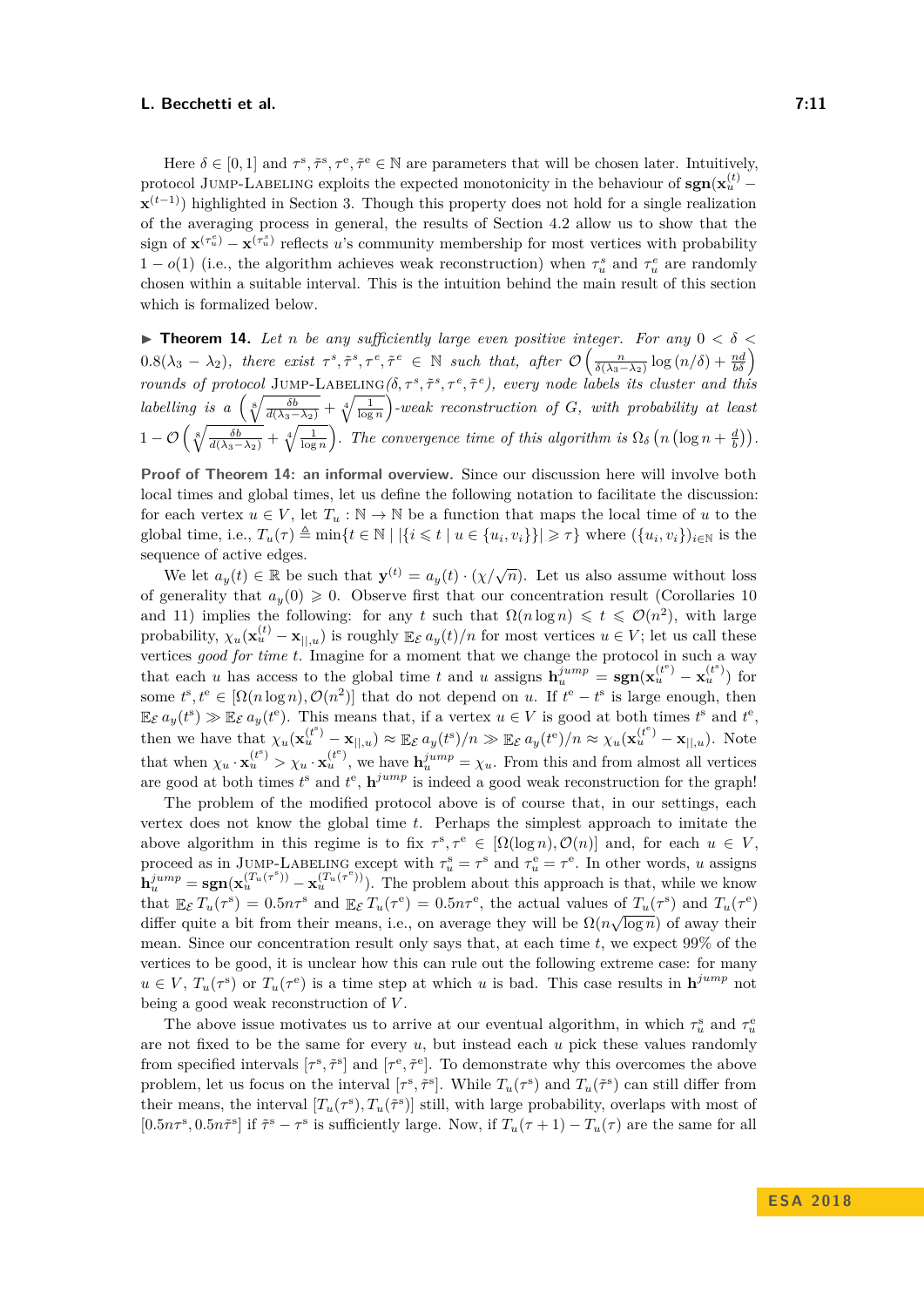#### **7:12 Average Whenever You Meet: Opportunistic Protocols for Community Detection**

 $\tau \in [\tau^s, \tilde{\tau}^s]$ , then the distribution of  $\mathbf{x}_u^{(T_u(\tau^s))}$  is very close to  $\mathbf{x}_u^{(t_u^s)}$  if we pick  $t_u^s$  randomly from  $[0.5n\tau^s, 0.5n\tilde{\tau}^s]$ . From the usual global time step argument, it is easy to see that the latter distribution results in most *u* being good at time  $t_u^s$ . Of course,  $T_u(\tau + 1) - T_u(\tau)$  will not be the same for all  $\tau \in [\tau^s, \tilde{\tau}^s]$ , but we will be able to argue that, for almost all such  $\tau$ ,  $T_u(\tau + 1) - T_u(\tau)$  is not too small, which is sufficient for our purpose.

We remark that the  $nd/b$  dependency in the running time is necessary. If we start with a good state where  $\mathbf{x}^{(0)} = \mathbf{z}^{(0)} = 0$ , then the values on one side of the partition are all  $a_y(0)$ and the values on the other side are  $-a_y(0)$ . It is easy to see that, after  $o(nd/b)$  steps of our protocol,  $1 - o(1)$  fraction of the values remain the same. For these nodes, it is impossible to determine which cluster they are in and, hence, no good reconstruction can be achieved.

Similarly to our concentration results in Subsection [4.2,](#page-7-0) let us demonstrate the use of Theorem [14](#page-10-0) to the two interesting cases. First, let us start with the case where  $\lambda_3 - \lambda_2$  is constant.

<span id="page-11-0"></span> $\triangleright$  **Corollary 15.** For any constant  $\varepsilon > 0$  and for any  $\lambda_3, \lambda_2$ , there exists  $\delta$  depending only on  $\varepsilon$ and  $\lambda_3 - \lambda_2$  such that, for any sufficiently large n, there exists  $\tau^s, \tilde{\tau}^s, \tau^e, \tilde{\tau}^e \in \mathbb{N}$  such that, with  $\textit{probability 1}-\varepsilon,\ \textit{after}\ \mathcal{O}_{\varepsilon,\lambda_3-\lambda_2}\left(n\log n+\frac{n}{\lambda_2}\right)\ \textit{rounds of JUMP-LABELING}(\delta,\tau^s,\tilde{\tau}^s,\tau^e,\tilde{\tau}^e),$ *every node labels its cluster and this labelling is a*  $\varepsilon$ -weak reconstruction of G.

As in Subsection [4.2,](#page-7-0) we can consider the (non-lazy) averaging protocol and view  $\lambda_2$ instead as a parameter. On this front, we arrive at the following reconstruction guarantee.

<span id="page-11-1"></span>**Example 16.** *Fix*  $\delta = 1/2$ *. For any constant*  $\varepsilon > 0$ *, any*  $\lambda_3 > 0.7$ *, any sufficiently small λ*<sub>2</sub> depending only on  $\varepsilon$ , any sufficiently large *n*, there exists  $\tau^s, \tilde{\tau}^s, \tau^e, \tilde{\tau}^e \in \mathbb{N}$  such that, with probability  $1-\varepsilon$ , after  $\mathcal{O}_{\varepsilon}\left(n\log n+\frac{n}{\lambda_2}\right)$  rounds of JUMP-LABELING  $(\delta, \tau^s, \tilde{\tau}^s, \tau^e, \tilde{\tau}^e)$ , *the nodes' labelling is a*  $\varepsilon$ -weak reconstruction of G.

While the weak reconstruction in the above claims is guaranteed only with arbitrarily-large constant probability, we can boost this success probability considering the same approach we used in Subsection [5.1.](#page-8-2)

Indeed, we first run  $\ell = \Theta_{\varepsilon}(\log n)$  copies of JUMP-LABELING where, similarly to Algorithm [2,](#page-8-0) "running  $\ell$  copies" of JUMP-LABELING means that each node keeps  $\ell$  copies of the states of JUMP-LABELING and, when an edge  $\{u, v\}$  is activated, *u* and *v* jointly sample a random  $j \in [\ell]$  and run the *j*-th copy of JUMP-LABELING. In the previous section, we have seen that Lemma [8](#page-7-4) and the repetition approach above allowed us to get a good community-sensitive labeling, w.h.p. (not a good weak-reconstruction). Interestingly enough, the somewhat stronger concentration results used in this section allow us to "add" a simple *majority* rule on the top of the  $\ell$  components and get a "good" single-bit label, as described below. When all  $\ell$  components of a node *u* have been set, node *u* sets  $\mathbf{h}_u^{jump} = \text{MAJORITY}_{j \in [\ell]}(\mathbf{h}_u^{jump}(i))$ where  $\mathbf{h}_{u}^{jump}(j)$  is the binary label of *u* from the *j*-th copy of the protocol. Observe that the weak reconstruction guarantee of JUMP-LABELING shown earlier implies that the expected number of mislabelings of each copy is at most  $2\varepsilon n$ , i.e.,  $\mathbb{E}[\{u \in V \mid |\mathbf{h}_u^{jump}(i) \neq \chi_u|\}] \leq 2\varepsilon n$ . Now, since the number of mislabelings of each copy is independent, the total number of mislabelings is at most  $\mathcal{O}(\varepsilon n\ell)$ , w.h.p. However, if the eventual label of *u* is incorrect, it must contributes to mislabeling across at least  $\ell/2$  copies. As a result, there are at most  $\mathcal{O}(\varepsilon n)$  mislabelings in the new protocol, w.h.p.

**Corollary 17.** For any constant  $\varepsilon > 0$  and  $\lambda_3 > \lambda_2$ , there is a protocol that yields an *ε-weak reconstruction of G*, *w.h.p.* The convergence time is  $\Theta_{\varepsilon,\lambda_3-\lambda_2}\left(n\left(\log^2 n+\frac{\log n}{\lambda_2}\right)\right)$ *rounds, while the work per node is*  $\mathcal{O}_{\varepsilon, \lambda_3 - \lambda_2} \left( \log^2 n + \frac{\log n}{\lambda_2} \right)$ .